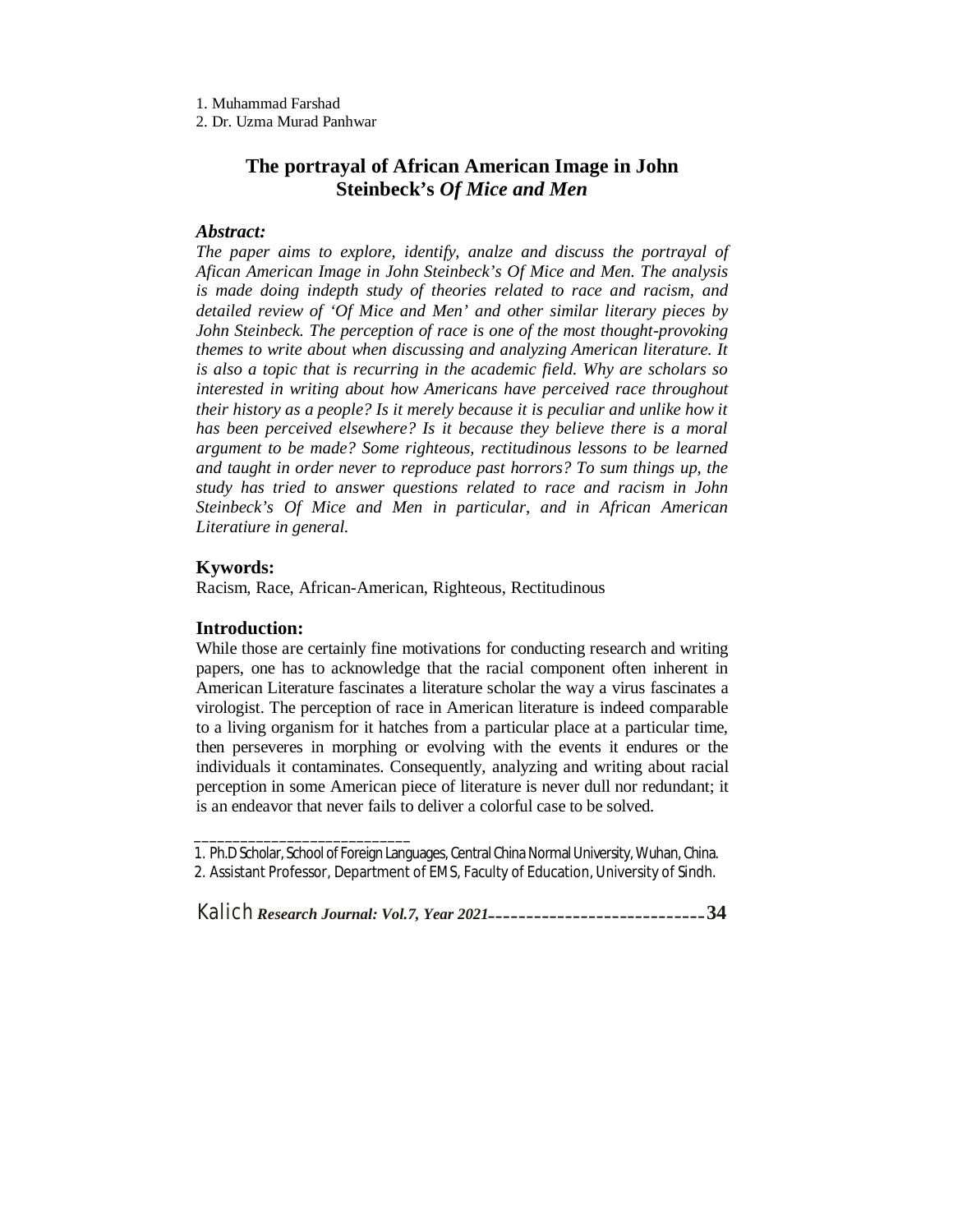John Ernst Steinbeck Jr. (February 1902 to December 1968), both Nobel and Pulitzer laureate and notorious for works such as *Of Mice and Men* (1937)*, The Grapes of Wrath*(1939)*, The Pearl* (1947)and *East of Eden*(1952) is an American author best praised (and sometimes criticized) for relentlessly tackling themes relating to the alienation, labor, loneliness, belonging, friendship, desire, dreams, the American Dream and more specifically the misery resulting from either the presence or absence of those components. Although Steinbeck did not focus on racism and racial perception in his short stories and numerous novels, he dealt with the topic in a vivid way, however succinct. He suffered from segregation and bigotry that came in the form of comments and inquisitions about his ethnic, religious, and political belonging and affinity. This helps us, as scholars, better realize he approached the theme of segregation not merely as a spectator, but as an actor; not only did he witness racism around him, he experienced it first hand and fell victim to it.

In his frequently censored (mainly for blunt language and the use of racist slang) novella, *Of Mice and Men*, published in 1937 and which achieved success both critically and commercially, Steinbeck paints an impressively trenchant image of racial segregation towards African Americans. This image, although powerful, comes obscured by layers of the major themes erecting the novella, thus, inviting the scholar to dig deeper and read between the lines in order to unearth the whole vision of the author.

*Of Mice and Men* takes place in the vicinity of Soledad, California. It begins near the Salinas River, where migrant workers George Milton and Lennie Small have been left by "that bastard bus driver" some four miles away from the Ranch they are headed to for a new job as farmworkers. George and Lennie have been traveling together for a while, going from farm to farm to make the money they both need to fulfill their common dream: to have a place of their own where they would live free, cultivate their own land, harvest their own crops, "An' live off the fatta the lan'" as George reiterates throughout the story. This journey leads them through events and characters that will ultimately disrupt their plans. One of these characters goes by the nickname of Crooks; an African American stable buck at the ranch they recently joined.

This short essay is directed at analyzing the racial component in *Of Mice and Men.* More accurately, it aspires to explain how the character of Crooks in the novella suffers from a racism, decidedly and unashamedly ordinary. This novella -set in a land where slavery had been abolished for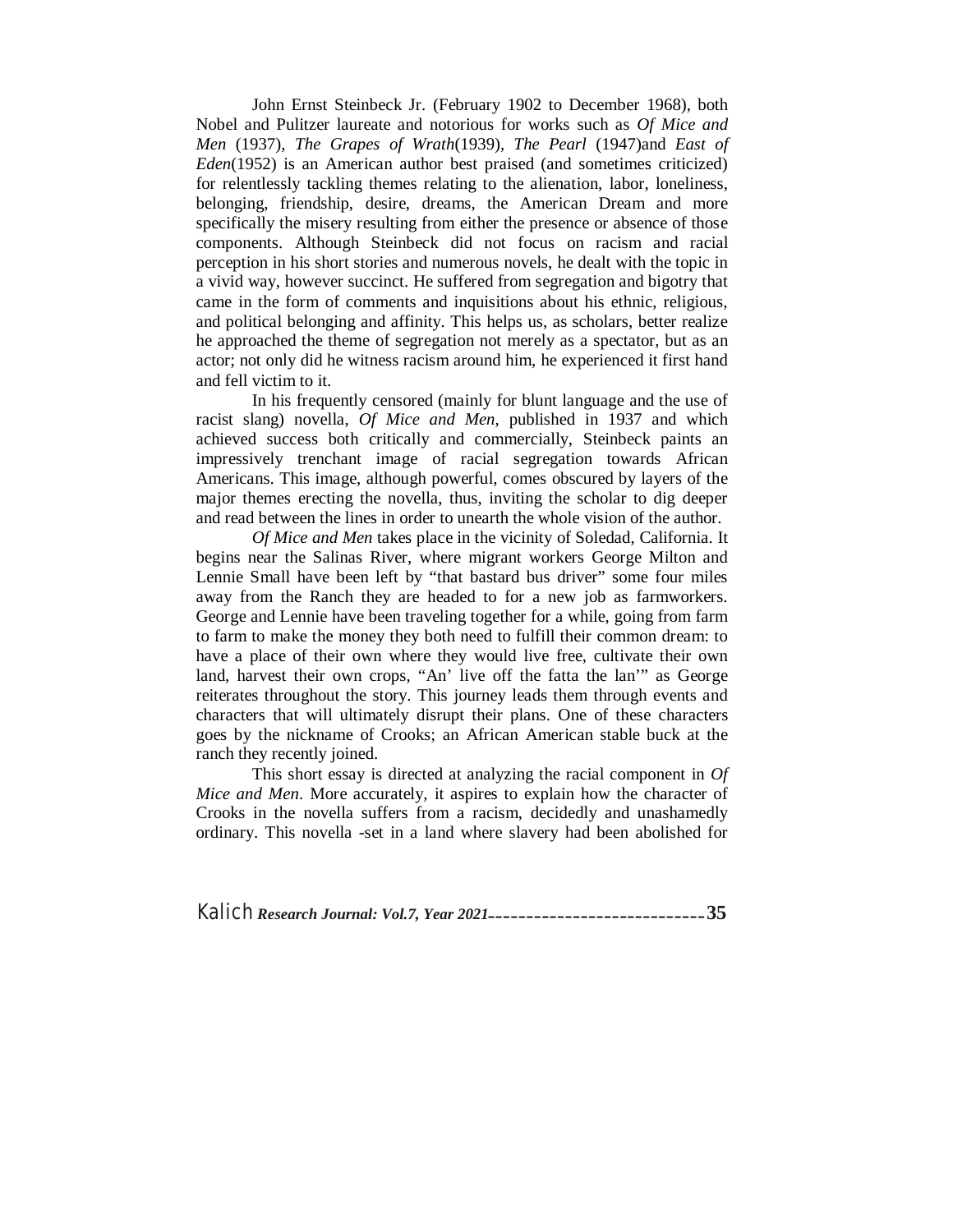more than seventy-five years, where this so-called abolition<sup>1</sup> supposedly brought the American people closer to their dream of constituting a nation where all Americans would enjoy equality- depicts how racial segregation was still very much vigorous in California amid the Great Depression.

The Story of Crooks is a frame story, in other words, a story within a story. The reader first perceives Crooks as he is seen and treated by other characters in the novella. Before long, the latter gets a chance at better displaying his persona through one of the scenes transpiring in his dwelling.

Crooks is a secondary character in this novella and only appears twice. However, Steinbeck establishes him as a bedrock to discuss racial segregation and portray the racial perception of the 1930s, as he is mentioned on several occasions during the interactions taking place between the different characters.

This paper will study how the character of Crooks is portrayed by John Steinbeck, first through the other characters who see him as a colored man primarily, through the lifelike and expressive description of his quarters and finally in his own words while telling his story to Lennie Small. The realism with which Steinbeck illustrates his characters and the fact that Crooks is the only African American individual in this narrative make the latter a somehow accurate display of the sinister repercussions of racial segregation in the 1930s.

The structure of the novella is built around six chapters that could easily be compared to acts of a drama as explained by Cynthia Burkhead "The plot structure of *Of Mice and Men* reflects Steinbeck's intention of writing a novel that could be played on stage without extensive adaptation." (Student Companion to John Steinbeck, 2002, p.57). The story begins near the Salinas River, unfolds in different locations of the ranch and wraps up back where it began.

One brilliant aspect of Steinbeck's *Of Mice and Men* is its narration. The author craftily uses a third-person semi-omniscient narrator; he seems to know what, when and where events are taking place, who they involve and describes characters, their actions and reactions with conviction. On the other hand, this narrator appears to have no knowledge of whatever is materializing in the characters' minds. Instead, the reader's judgment comes from the narrator's description of the characters and their actions, which

 $\overline{a}$ 

<sup>&</sup>lt;sup>1</sup> Amendments to the Constitution of the United States of America:

Amendment 13 - Slavery Abolished. Ratified 12/6/1865.

Amendment 14 - Citizenship Rights. Ratified 7/9/1868.

Amendment 15 - Race No Bar to Vote. Ratified 2/3/1870.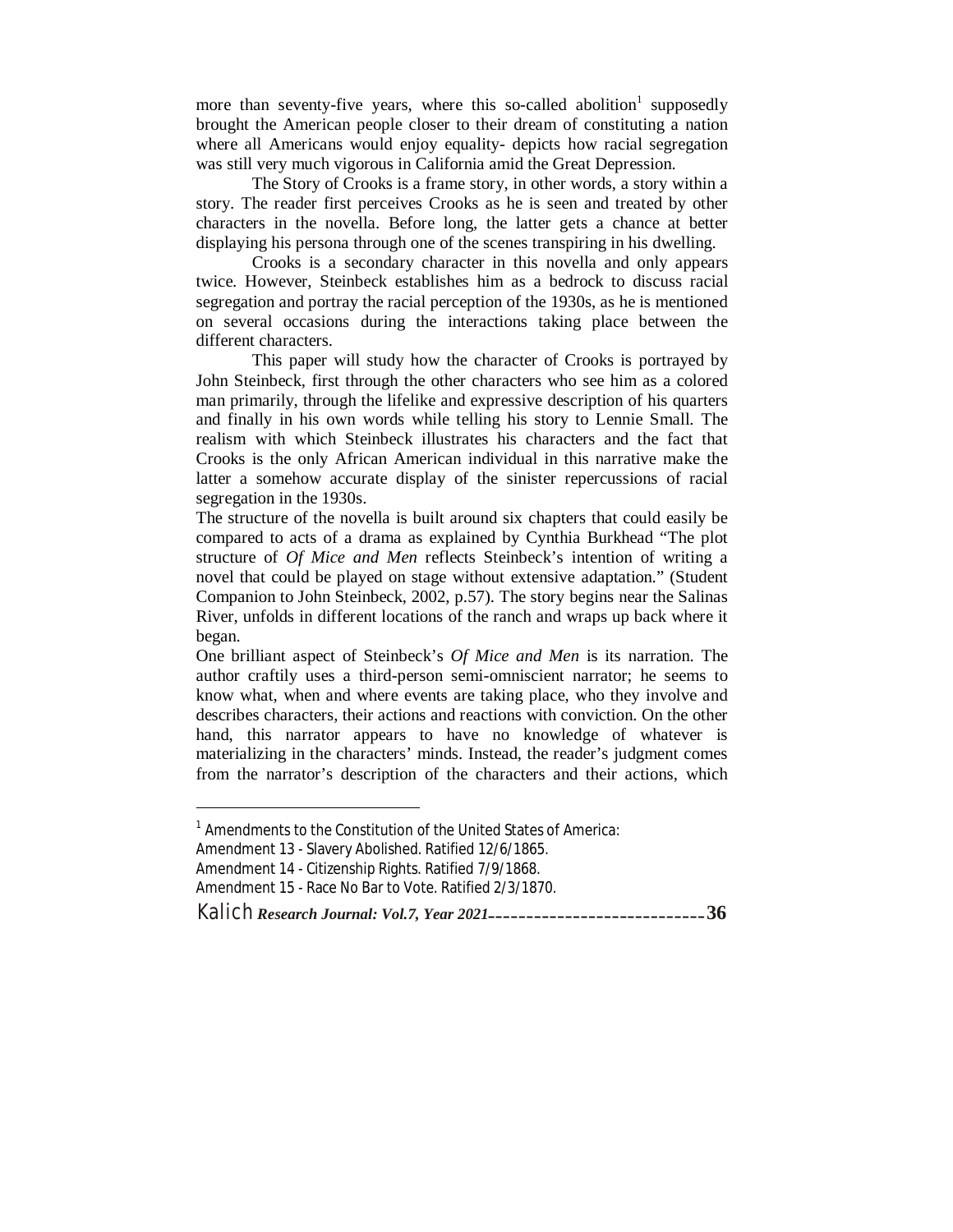oftentimes leaves the doors to interpretation open. For example, George answers "coldly" and lays his cards down "playfully". Lennie "hopelessly" stares at his hands or "helplessly" looks to George for instructions. Candy, the swamper in the ranch, moves "slowly" and looks "cautiously" at the door before speaking, making sure no one is listening. Curley, the ranch owner's son, "gingerly" nears Lennie and stares at him "levelly". The narrator leaves some hints here and there about how individuals feel or conduct certain actions without ever fixing the limits of interpretation. Some characters are wordy and much has to be distilled from what they have to say in the many dialogues and rare monologues.

This seemingly deliberate lackluster character development offers a less traditional narration that nevertheless shows the intention of the author not to trap the reader into a linear way of thinking that would forcefully prompt an obvious interpretation, thus resulting in a clear-cut conclusion.

#### **Crooks in the eyes of the other:**

Crooks is first mentioned in chapter 2 of the story by Candy, the swamper, in such words: "Sure. Ya see the stable buck's a nigger", followed up by "Yeah. Nice fella too", showing how banal and common racism was. The African American character will be referred to in this fashion and with that exact word a total of 16 times in187 pages. From beginning to end, Crooks is referred to either by his skin color or by his occupation. This demonstrates how African Americans were objectified and dehumanized; other characters seem to only consider him as a stable buck who happens to be black. There is simply nothing more they see in him than that. They will only interact with him either concerning his work or to downplay and abuse him. When Crooks makes his first appearance in Chapter 3, it is only to report to Slim, the skinner – and "prince of the ranch"<sup>2</sup> in the author's words- that he had done what was asked of him: "You told me to warm up tar for that mule's foot. I got it warm". In this same dialogue, Crooks, without being asked to, informs

 2 Cynthia Burkhead: "Slim, while also representing a type, that of the wise man, is presented in more detail, or more roundly, than the other minor characters. He is important because he's the voice of the author."

<sup>&</sup>quot;Because of the description Steinbeck gives Slim, the reader is compelled to accept his observations and philosophies. He is both physically godlike, a more expert jerkline skinner than any other, and spiritually godlike; Slim is ageless and omnipotent. He know why people live and act the way they do, but his knowledge has not made him sour; he is a kind man. What he sees is what Steinbeck would like the reader to see." (Student Companion to John Steinbeck, 2002, p.67)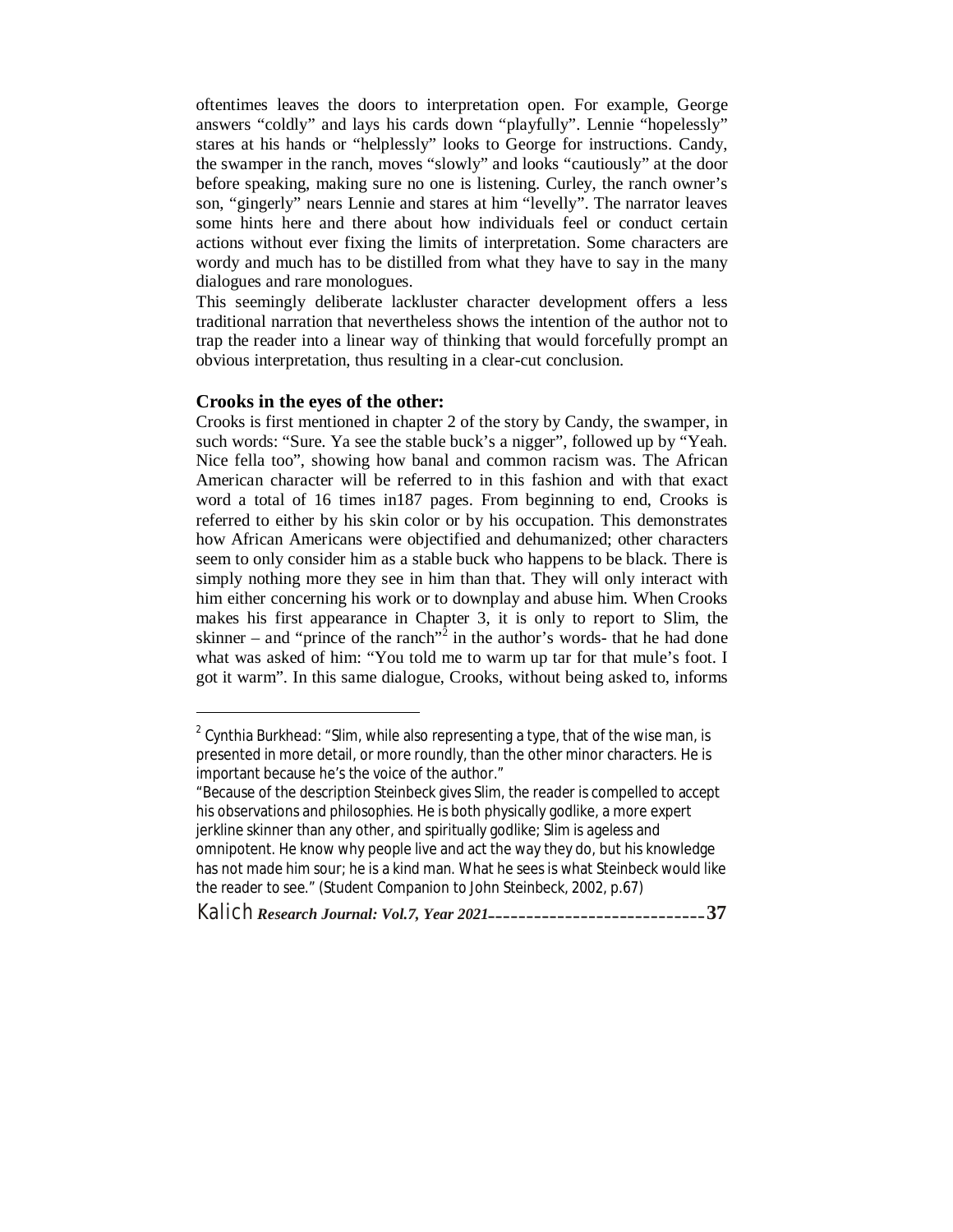Slim that Lennie is in the barn doing something he is not supposed to be doing; Crooks not only tries to communicate with other characters, he means to prove useful. Crooks's first interaction portrays a tool rather than an individual who acts on his free will. He does not question, does not discuss, exhibits neither opinion no emotion; he simply serves. Moreover, the title of mister or "Mr." is only to be found thrice in the whole novella and is twice used by Crooksto address Slim; a white healthy male respected by all. This brings, for the first time, a notion of power-relation between crooks and another character. Although Slim does not particularly mistreat Crooks, he is portrayed as superior to him in every aspect.

This serves as a replica of American society during the great depression where colored Americans were relegated to a position of inferiority and unimportance. Moreover, it stresses just how unwanted colored individuals were near white folks. They are not to roam freely at risk of offending society which could end in lynching<sup>3</sup> as it happened on several occasions<sup>4</sup> between 1865 and 1964

Chapter 4 is thoroughly dedicated to Crooks's character development as it is set in his dwelling where he connects with Lennie, Candy and Curley's wife. It is important to indicate that the choice of these three characters is plausibly not random; indeed, all three individuals can be seen as foil characters to the stable buck in the sense that on one hand, they all share a somewhat comparable suffering in the form of loneliness, worthlessness and ostracism,while on the other hand, a major factor differentiates them from him for, unlike Crooks, they are white.

While Lennie is mentally crippled, Candy and Curley's wife are respectively physically and socially so. Lennie endures the previously mentioned torments for not being on the same intellectual ground as other characters. He is described by some of them as a "big baby", which, if it appears rather unharmful at first glance, proves to be insulting when used to point at his inability to comprehend situations and act accordingly to what of him. He shares Crooks's undesirableness in society. Candy is an amputee in addition to being decrepit and thus, is faced with worthlessness as he

 $\overline{a}$ 

 $^3$  Act of punishing an individual by a group of people, resulting in the execution of the individual.

The phenomenon has on several occasions been portrayed in American literature in the form of short stories such as William Faulkner's "Dry September" (1931) and John Steinbeck's "The Vigilante" (1936) and novels like Harper Lee's *To Kill a Mockingbird* (1960) among other genres. 4 https://lynchinginamerica.eji.org/report/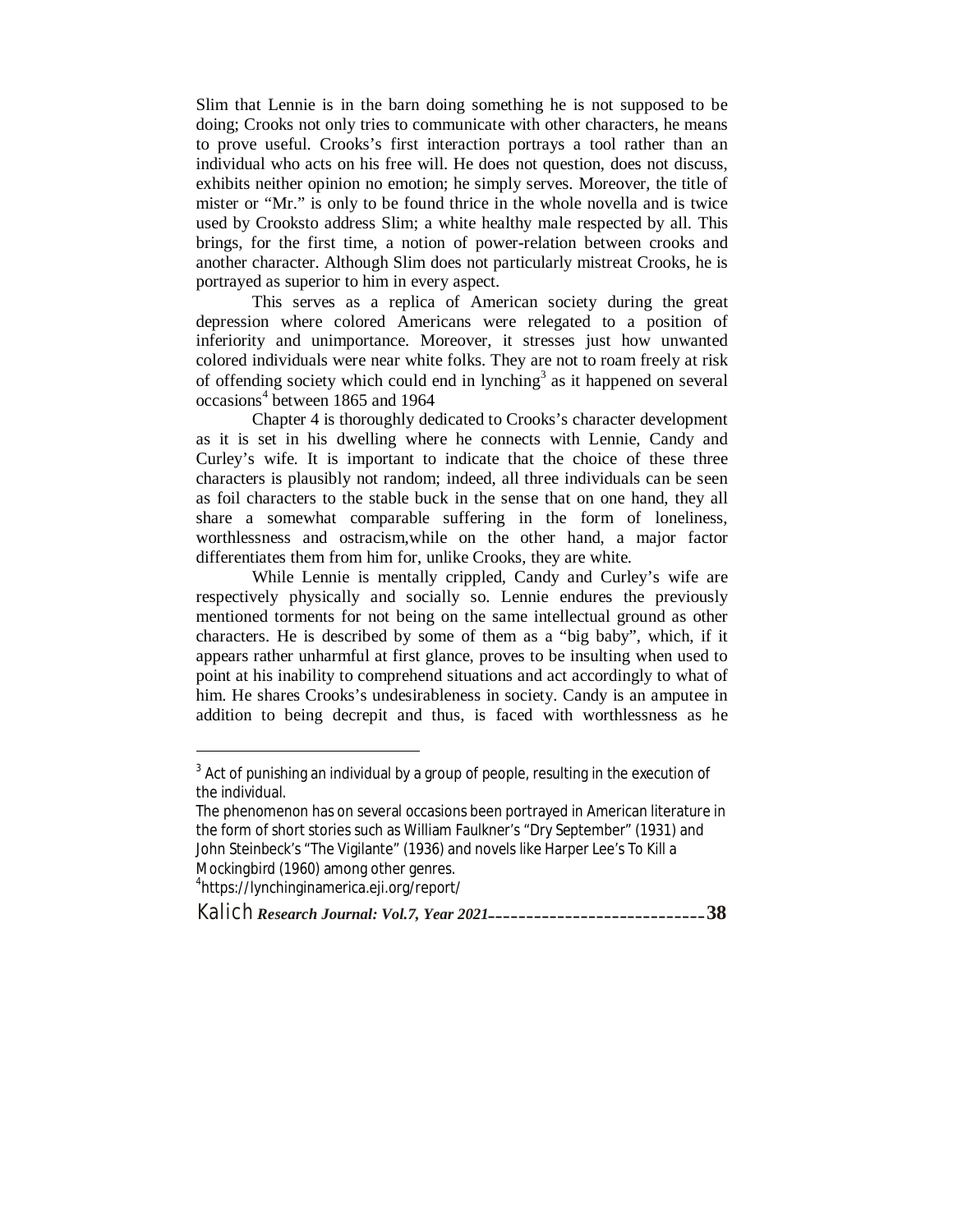mentions his fear of being "canned"; just as for Crooks, he is less useful than others for being a cripple. Curley's wife is a woman in a society where females are considered inferior to males. Her so-called inferiority is accentuated by the fact that she is the only woman in a ranch full of men and thus is rejected by most and -as is the case for Crooks- discredited and belittled.

Near the end of Chapter 4, Curley's wife starts abusing the other three characters, referring to Crooks with the n-word, to which he responds by retiring into the "terrible protective dignity of the Negro". The narrator puts it in a way that insinuates that it is not a surprising reaction, nor is it exceptional in any way. When Crooks finally confronts her, reminding her that she has "no right to be in a colored man's room"<sup>5</sup> , She responds destructively "Well, you keep your place then, Nigger. I could get you strung upon a tree so easy it ain't even funny". Beyond her heinous threat and the racist language that formulates it, one thing that is worth noting is that during this violent altercation, which seems to last uneasily longer once the reader notices that Crooks is not even fighting back, neither Lennie nor Candy seem to react until she is done burying the stable buck alive. As mentioned earlier, the n-word which is profusely used in this chapter is for the very first time in the middle of a sentence, capitalized and thus, stressed. It is its first and only unequivocal use as an insult.

In addition to all those afflictions, Crooks has to bear the cross of being black at a day and age where blacks are destined for a subpar life.His environment is so consistent at holding it to his face that he does not seem to fight it.

#### **First-person Crooks:**

 $\overline{a}$ 

The tragedy of Crooks does not solely come from how he is perceived by others but also from how he feels about being who he is: a colored man. His skin color and the repercussions it brings down on him make him perform in a bitter and mean way. He seems to take pleasure in tormenting Lennie about George possibly not returning for him or being dead in Chapter 4. He "pressed forward some kind of private victory" when he implies that George

 $^5$  Jim Crow Laws: A set of laws, the first of which came into effect in 1876, passed in order to make racial segregation legal.

Some of these laws included separate living areas, separate schooling, separate transportation, separate leisure facilities and no interracial marriages for colored Americans.

It will take nearly a hundred years for segregation to become officially illegal when president Lyndon.B Johnson signed the civil rights act in 1964.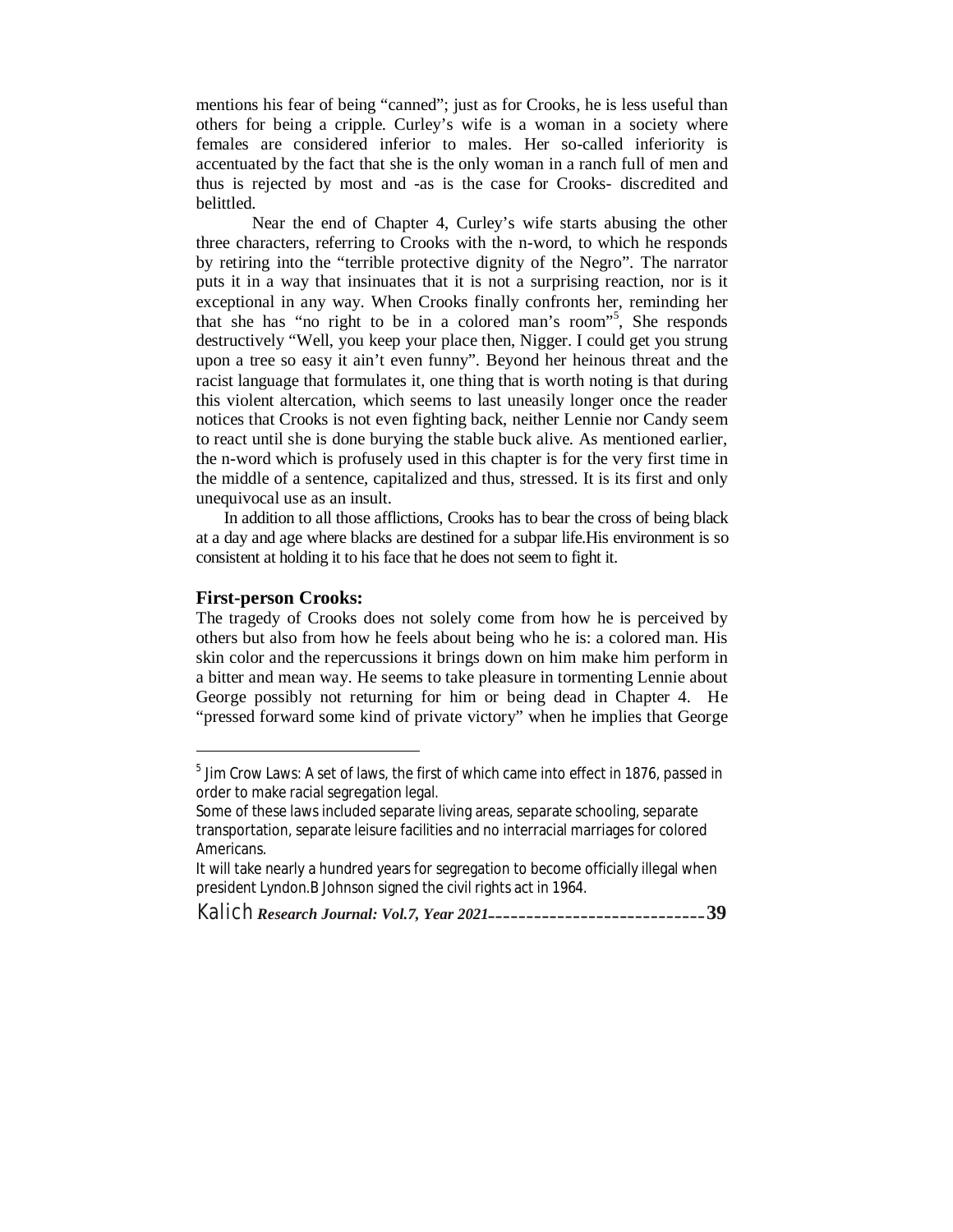will abandon Lennie. "Crooks's face lighted with pleasure in his torture" as he keeps on "calmly" persecuting Lennie. Despiteclearly highlighting the buck's wickedness, those lines might also suggest that he is being intoxicated, corrupted by a power he as a black man, rarely gets to hold; as a victim, he used to be on one other hand of the stick and now, he can finally experience what it feels like to be on the other hand of it. The delight quickly fades away, replaced by shame, when he finally quits hurting Lennie and "gently" says that this latter has got George who will come back for him.

Crooks also displayshis fatalism, resignation and despair with Lennie when sharing his story. When asked why he lived in a separate abode from all the others, he simply and lucidly replies "Cause I'm black. They play cards in there, but I can't play because I'm black. They say I stink. Well, I tell you, you all of you stink to me.". It is worth noting the repetition of the words "they", "black" and "you"; as it suggests that Crooks is constantly reminded of his skin color. That it is not something he could forget or just ignore. "They" and "you" are possibly repeated to make the distinction between himself and the other. He is black while they are white.

When he tells Lennie "You got no right to come in my room. This here's my room. Nobody got any right in here but me", it first creates an image of hostility and inhospitality that could easily be interpreted as him naturally mirroring the rejection he is faced with when approaching white people and the fact that they do not recognize his right to be with them. However, it becomes clear that his reaction is nothing more but a defense mechanism built with bricks of loneliness and alienation when he allows Lennie in his room in a "little more friendly" tone and follows up talking and eventually opening up to him.

Crook's previously mentioned fatalism emerges clearly when, after reminiscing about how his father didn't like him playing with white kids, he says: "I never knew till long later why he didn't like that. But I know now". This line implies things have always been and will remain the way they are for Crooks; black people are simply supposed to be perceived as inferior by white people. The expression "long later" suggests two ideas; first, that a prolonged period did not bring any change to the situation he is now in. Secondly, that it took him long to finally understand and accept that no change was to be expected or in other words, that he did try to see things differently but failed to do so at the end.

By saying "S'pose you couldn't go into the bunk house and play rummy 'cause you was black. How'd you like that? S'pose you had to sit out here an'read books. Sure you could play horseshoes till it got dark, but then you got to read books. Books ain't no good. A guy needs somebody – to be near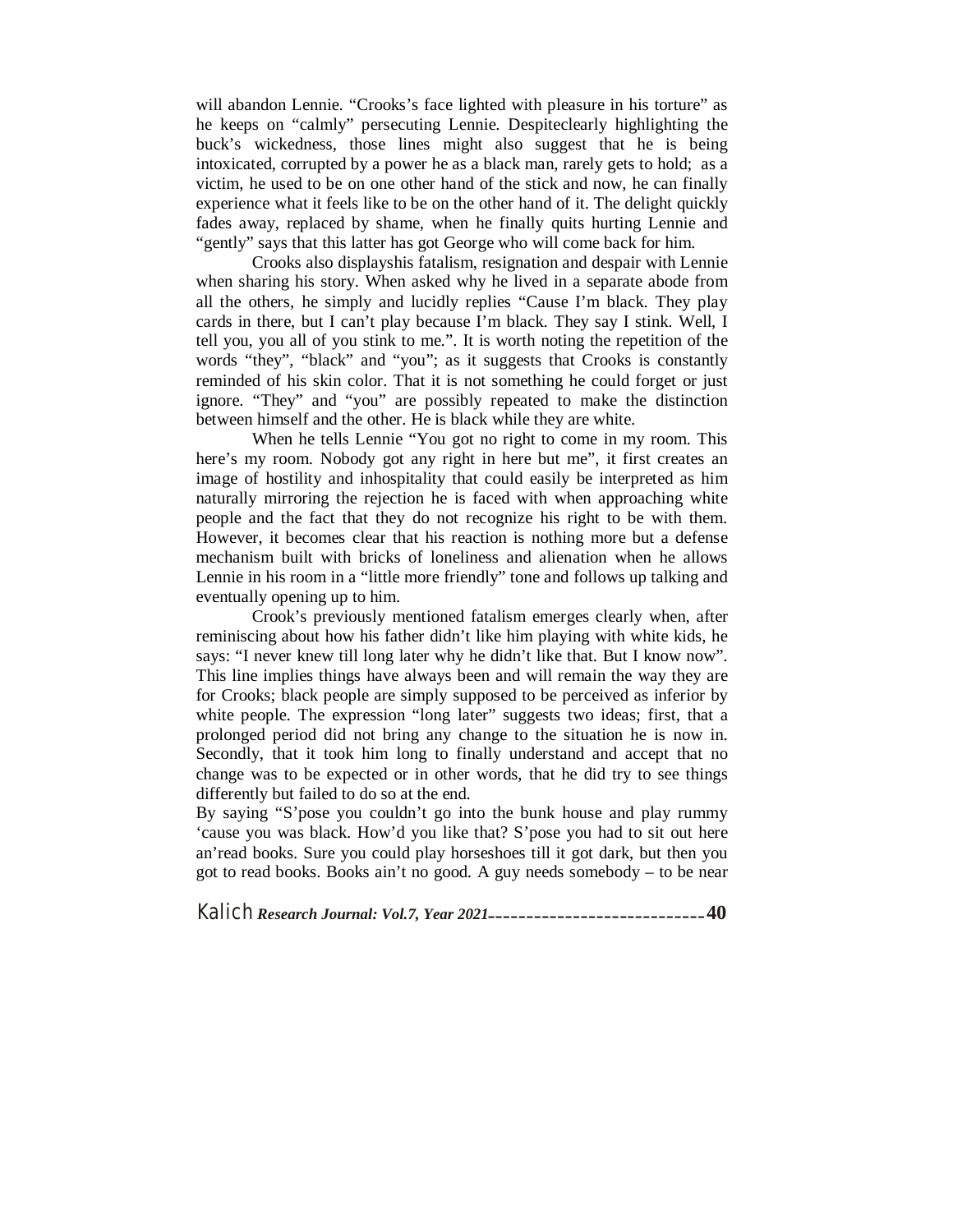him", Crooks confesses his resignation to being lonely; he is lonely because he's black, and that is his reality. He can have books, he can pretend to mingle with white people from time to time, but he is prisoner to his skin color that shackles him out of reach from being somebody who has someone in a ranch with only white people to be found.

Finally, Crooks is utterly desperate, unable to comprehend and accept the idea of an American dream where Man holds some truths to be sacred and undeniable; that all men are created equal and independent, that from that equal creation they derive rights inherent and inalienable, among which are the preservation of life, liberty and the pursuit of happiness<sup>6</sup>. He shows this by being scornful at Lennie's idea of owning, together with George, a land where they would do as they please. Crooks declares "I seen hundreds of men come by on the road an' on the ranches, with their bindles on their back an' that same damn thing in their heads. Hundreds of them", showing how ridiculous the idea that someone can own land -which represents salvation and freedom to Lennie and George- is to him. He repeats "I read plenty of books out here. Nobody never gets to heaven, and nobody gets no land" as to acknowledge that his life does not permit him to believe in a genuine Good. First, Crooks supports his argument with the fact that he has read books telling him otherwise. This is a powerful allusion to the inferiority he is confined in; the only way a black man would experience or learn about owning land and going to heaven would be in books, as any other means or ways are barred to him. Secondly, that he compares owning land to heaven shows both how far it is from his reality and how incredulous and unrealistic such an endeavor would be.

Throughout the dialogues in Chapter 4, first with Lennie, then with Candy, Crooks reiterates on several occasions that no one is getting any land. "I seen it happen too many times. I seen too many guys with land in their head. They never get none under their hand.", "I never seen a guy really do it.", "You guys is just kiddin' yourself.", "Seems like ever' guy got land on his head.". While this apparentlystresses his disbelief in such an idea, the element of repetition may imply that he is obsessed with it; as if deep down he dreams of it and he is only rehashinghow illusory it is to him, again and again in order not to be one who dreams.

 $\overline{a}$ 

 $^6$ The unanimous Declaration of the Thirteen United States of America (July 4, 1976) http://www.ushistory.org/declaration/document/index.html

Kalich *Research Journal: Vol.7, Year 2021***\_\_\_\_\_\_\_\_\_\_\_\_\_\_\_\_\_\_\_\_\_\_\_\_\_\_\_\_41**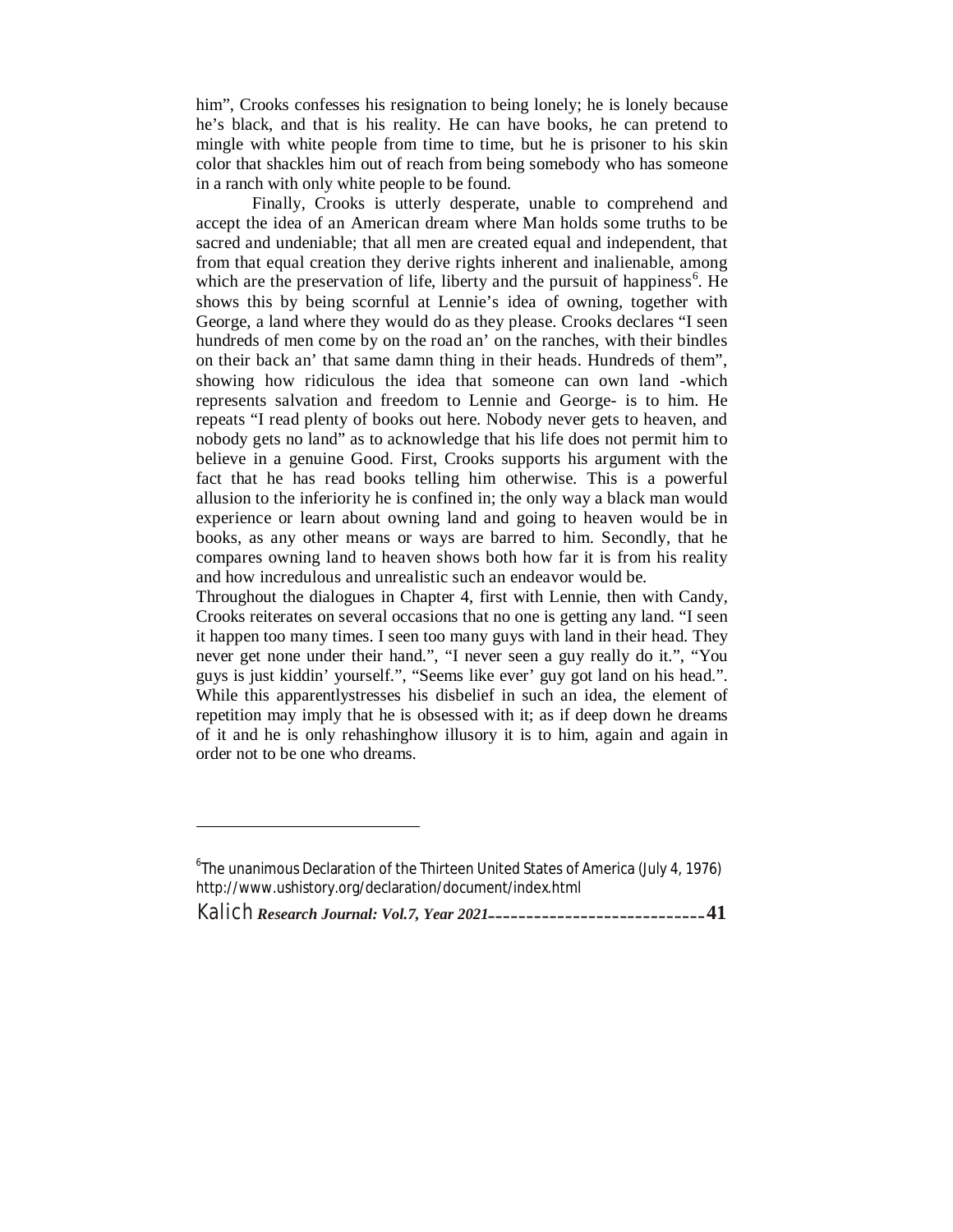# **Crooks as perceived by the narrator:**

Crooks' first appearance in the novella in chapter 3 comes along with the first words the narrator dedicates to him. He is referred to as the stable buck and after quietly opening a door, he puts in his head, "a lean negro head, lined with pain, the eyes patient", to address Slim. We have to consider that the use of the word "negro", although not used anymore nowadays, had a significantly milder connotation than the n-word and is not to be considered a synonym in texts written before the second half of the  $20<sup>th</sup>$  century. For example, both expressions are used by the author in this novella and there is quite a clear distinction between the two of them from how they are used; "negro" is only used four times in the text, three of which by the narrator. The n-word, which is used more often, does not even once come from the narrator, and is almost exclusively derogatory.

Crooks' direct mention and description by the narrator is exceptional. Indeed, Steinbeck chose to develop this persona differently from how he did the other characters; Through the narrator, we learn more from Crooks via the description of his abode and the use of symbolism. This indirect approach further highlights Crooks' dehumanization; he is openly objectified, related to things than he is to people.

Crooks' bunk is in the harness room; a little shed that leans off the wall of the barn. Here the character is first dehumanized by pointing out that his home is nothing more than a harness room, an area where items utilized for tending the horses are stored. There is little to no difference between him and objects. He is simply kept in a storage space the way goods are. His berth being a "little" shed, clearly shows how little prestige and importance he has in and to his environment. Moreover,the fact that it is situated "off the wall of the barn" entails how marginalized he is; separated from the barn and animals the way he is from society and white people.

The narrator follows up by giving a vivid and abundant description of all the items scattered all over the area, most of which are utensils. This definitively objectifies Crooks; he is just one of the many tools he shares his space with. In his apple box over his bunk, was a range of medicine bottles, "both for himself and for the horses"; again, blurring the lines that separate him from a lesser being.

It is stated that since he was alone, a stable buck and a cripple, Crooks was more "permanent" than the other men and thus, had accumulated more "possessions than he could carry on his back". This proves to be yet another passage supercharged with symbolism. If being a stable buck and a cripple made him permanent, this does not mean in any case that he was considered as useful. Furthermore, his permanence, instead of projecting a certain safety,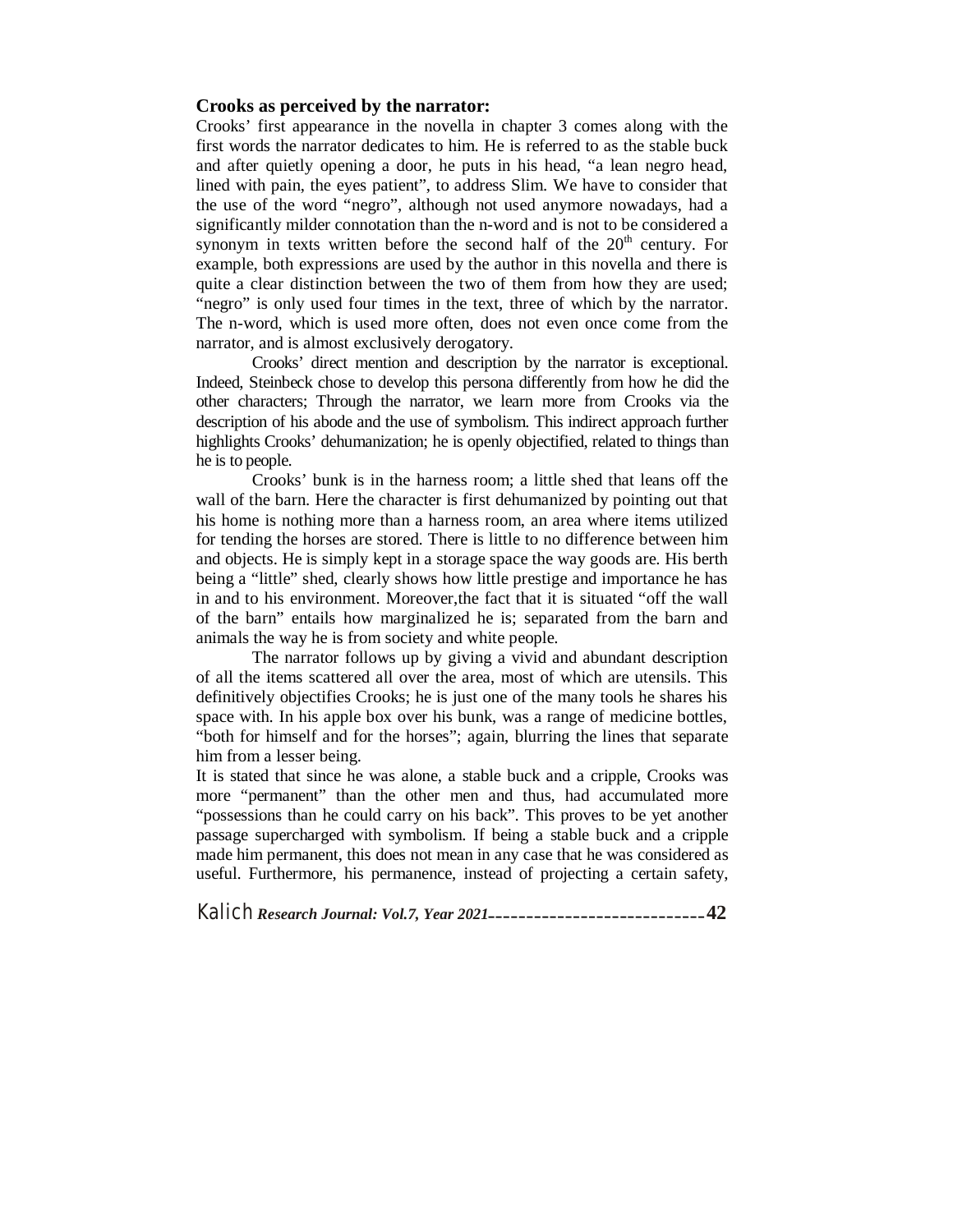implies a sense of continuity and lingering of his unfortunate state; while the other itinerant workers were there for a set period, Crooks was to remain for an indefinite time in his lower-end quarters and the condition those latter offer and impose on him. The too-many possessions he accumulated are a symbol of the stigmata that have come to stick to him over the years; there are way too many prejudices and injuries done to him that shall -despite his possible effortsleave indelible marks on his body and soul.

Among Crooks' personal belongings were books; a tattered dictionary and a "mauled copy of the California civil code for 1905". The fact that he owned an outdated version of the California civil code highlights two important ideas. First, that given his status, he could not afford a newer one. Secondly and more importantly, that as colored man, his rights and what he could expect from life were falling behind; he was doomed to be inferior to his white counterparts. Finally, it may also imply that he did not necessarily need newer versions since the situation was not evolving; a black man was not expecting to be offered more rights in the foreseeable future.

A pair of large gold-rimmed spectacles hung from a nail on the wall of his bed. Both the quality of his pair off glasses and where he chooses to keep them highlight how important they are to him. Firstly, he gives much importance to reading as it is the only way he could escape the denigrating image painted on him by society; by being well-read, he could prove both to himself and his environment that he is not less intellectually capable than any other. Secondly, gold-rimmed glasses are valuable; reading was undoubtedly his only friend, it was all he had left, the last rampart standing between him and absolute loneliness. The fact that he chose to keep his glasses hung on the wall of his bed shows both attachment and pride; he kept them near and out of harm's reach while also displaying them as a trophy.

Finally, the "meager yellow light" thrown by the electric globe in his room can be seen as a symbol of how little hope he is left with. While the other characters' quarters are repeatedly described as being well-lit, sometimes blindingly so, Crooks has to make do with how little light he had, just as he has to settle for how little advantages he enjoys.

# **Conclusion:**

While the use of the n-word, among other harsh expressions, has earned the novella an infamous reputation with publishers, it would be unfair to simply and exclusively designate it as a surge of racism emanating from Steinbeck. Indeed, it would be hard to deny that the author succeeded in emulating the way his characters would have spoken would have they been real, given the context; after all, he was raised in that very setting, as someone who is from